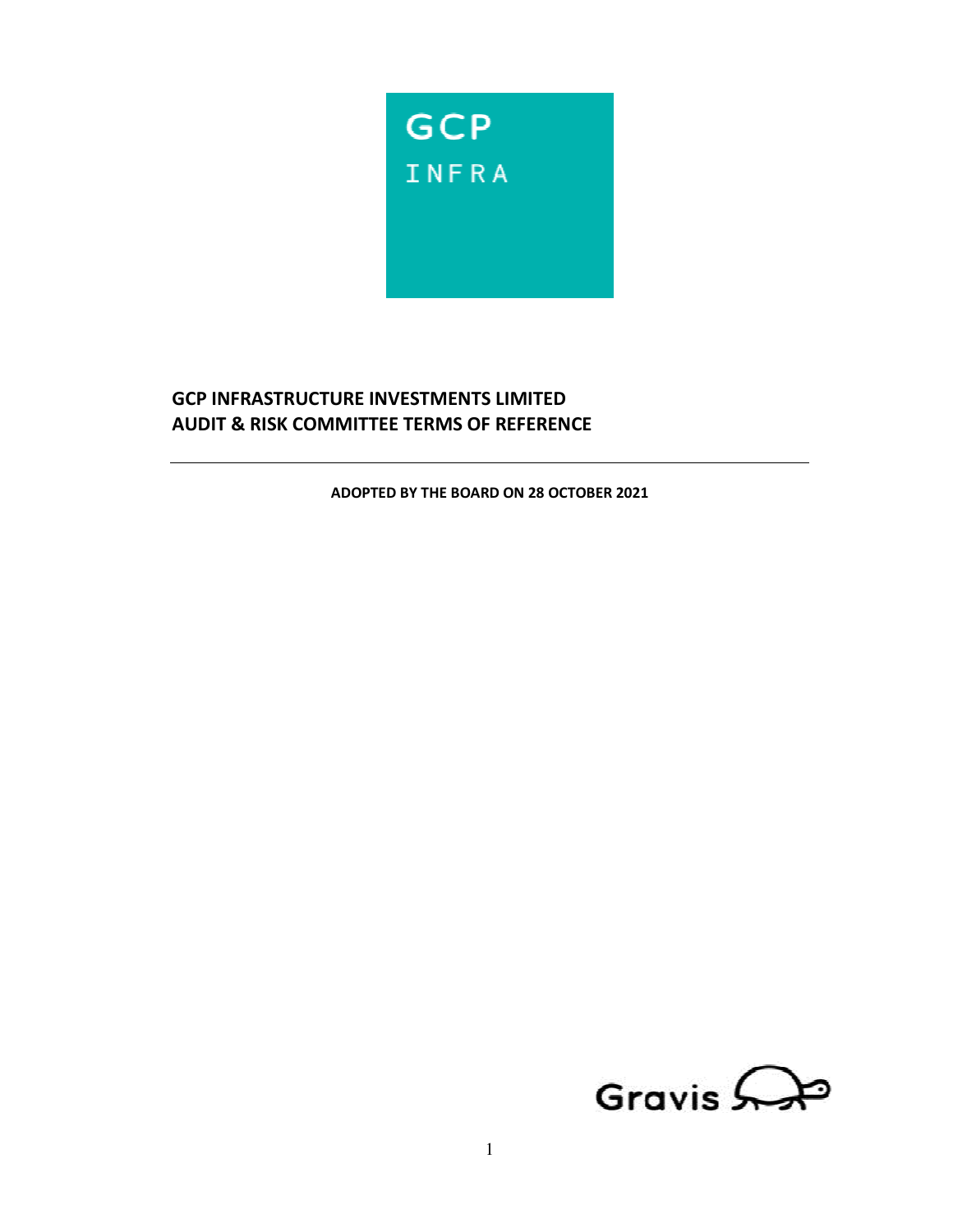# **AUDIT & RISK COMMITTEE TERMS OF REFERENCE**

# **1. Membership**

- 1.1 Members of the Committee and the Chair of the Committee shall be appointed by the Board on the recommendation of the Nomination Committee. The Committee shall comprise at least three members.
- 1.2 All members of the Committee shall be independent non-executive Directors, at least one of whom shall have recent and relevant financial experience. The Committee as a whole should have competence relevant to the sector in which the Company operates. The Chairman of the Board can be a member of, but not Chair, the Committee provided he or she was considered independent on appointment.
- 1.3 Only members of the Committee have the right to attend Committee meetings. However, the Committee shall have the authority to request other individuals, where appropriate, to attend for all or part of any meeting.
- 1.4 The external auditors will be invited to attend meetings of the Committee on a regular basis, with the prior notification or agreement of the Chair.

# **2. Secretary**

The Company Secretary or their nominee shall act as the Secretary of the Committee.

# **3. Quorum**

 The quorum necessary for the transaction of business shall be two members of the Committee. A duly convened meeting of the Committee at which a quorum is present shall be competent to exercise all or any of the authorities, powers and discretions vested in or exercisable by the Committee.

## **4. Frequency of meetings**

 The Committee shall meet at least three times a year at appropriate times in the financial reporting and audit cycle and otherwise as required.

## **5. Notice of meetings**

- 5.1 Meetings of the Committee shall be called by the Secretary of the Committee at the request of any of its members or at the request of the appointed external auditors.
- 5.2 Unless otherwise agreed, notice of each meeting confirming the venue, time and date shall be forwarded to each member of the Committee and any other person required to attend and all other non-executive Directors no later than ten working days before the date of the meeting unless otherwise agreed by the Chair of the Committee. An agenda and supporting papers shall be sent to Committee members and other attendees as appropriate, no later than five working days before the date of the meeting.

## **6. Minutes of meetings**

- 6.1 The Company Secretary shall minute the proceedings and resolutions of all meetings of the Committee, including recording the names of those present and in attendance.
- 6.2 The Secretary shall ascertain, at the beginning of each meeting, the existence of any conflicts of interest and minute them accordingly.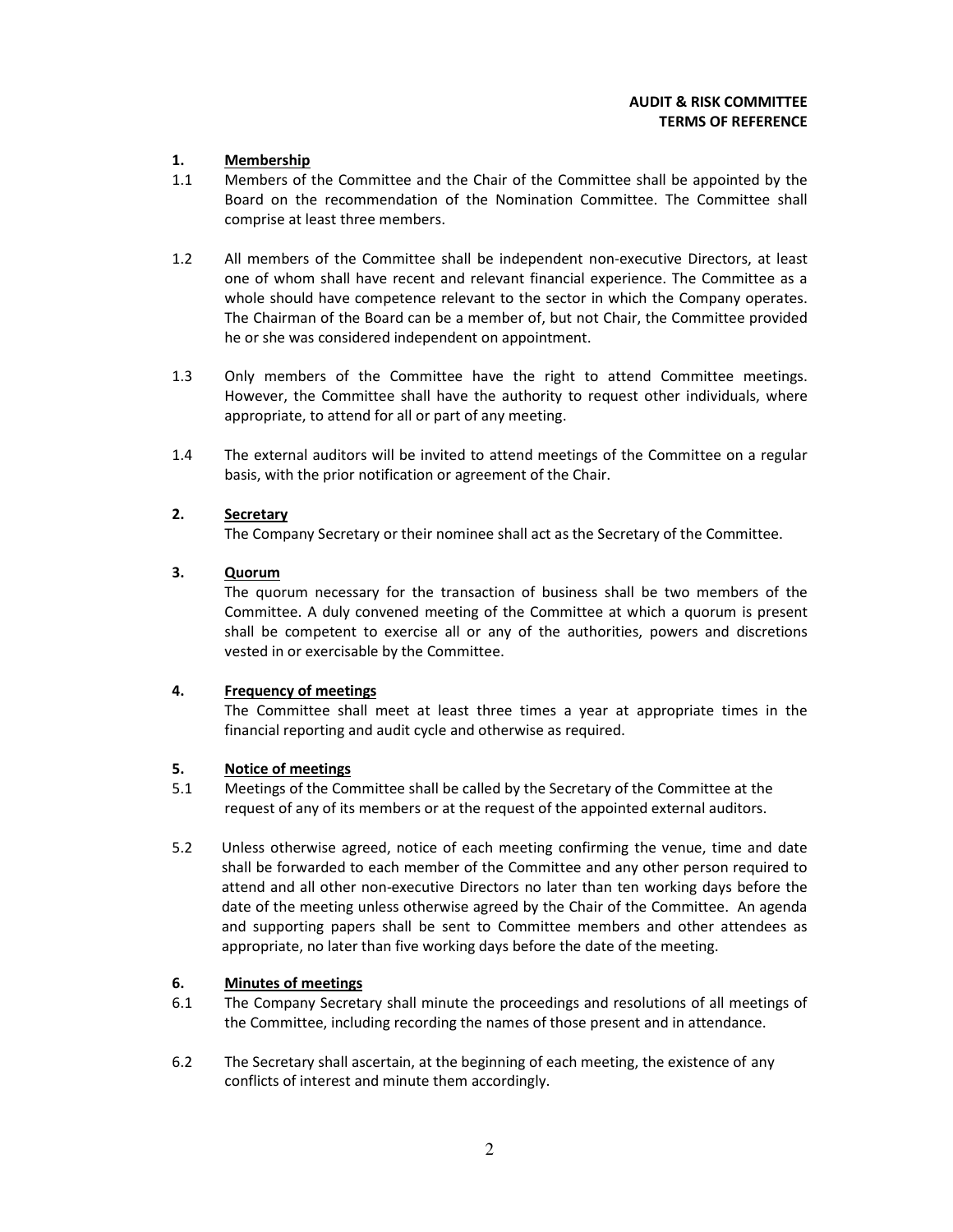6.3 Draft minutes of Committee meetings shall be circulated promptly to all members of the Committee within ten working days of the meeting. Once approved, signed minutes will be available for review on the online secure board papers portal, unless it would be inappropriate to do so in the opinion of the Committee Chair.

# **7. Annual General Meeting**

 The Chair of the Committee shall attend the Annual General Meeting prepared to respond to any shareholder questions on the report on the Committee's activities and matters within the scope of the Committee's responsibilities.

# **8. Duties**

 The Committee should carry out the duties below for the Company, as appropriate, and have delegated responsibility for the functions as required under the UK Financial Conduct Authority ("FCA") Disclosure Guidance & Transparency Rule 7.1 and as recommended by The Association of Investment Companies (the "AIC") Code of Governance.

# 8.1 Financial and Narrative reporting

- 8.1.1 monitor the integrity of the financial statements of the Company, including its annual and half-yearly financial reports, interim management statements, preliminary announcements and any other formal announcement relating to its financial performance.
- 8.1.2 review, and report to the Board on, the significant financial reporting issues and judgements made in connection with the preparation of the Company's financial statements (having regard to matters communicated to it by the auditor). The Committee shall also monitor the integrity of summary financial statements, significant financial returns to regulators and any financial information contained in certain other documents, such as announcements of a price sensitive nature.
- 8.1.3 review the content of the annual report, including the narrative report, and advise the Board on whether, taken as a whole, it is fair, balanced and understandable and provides the information necessary for shareholders and other users to assess the Company's position and performance, business model and strategy.
- 8.1.4 review and challenge where necessary:
	- 8.1.4.1 the appropriateness, consistency of, and any significant changes to, accounting policies both on a year-on-year basis and across the Company;
	- 8.1.4.2 the methods used to account for significant or unusual transactions where different approaches are possible;
	- 8.1.4.3 whether the Company has followed appropriate accounting standards and made appropriate estimates and judgements, taking into account the views of the external auditor;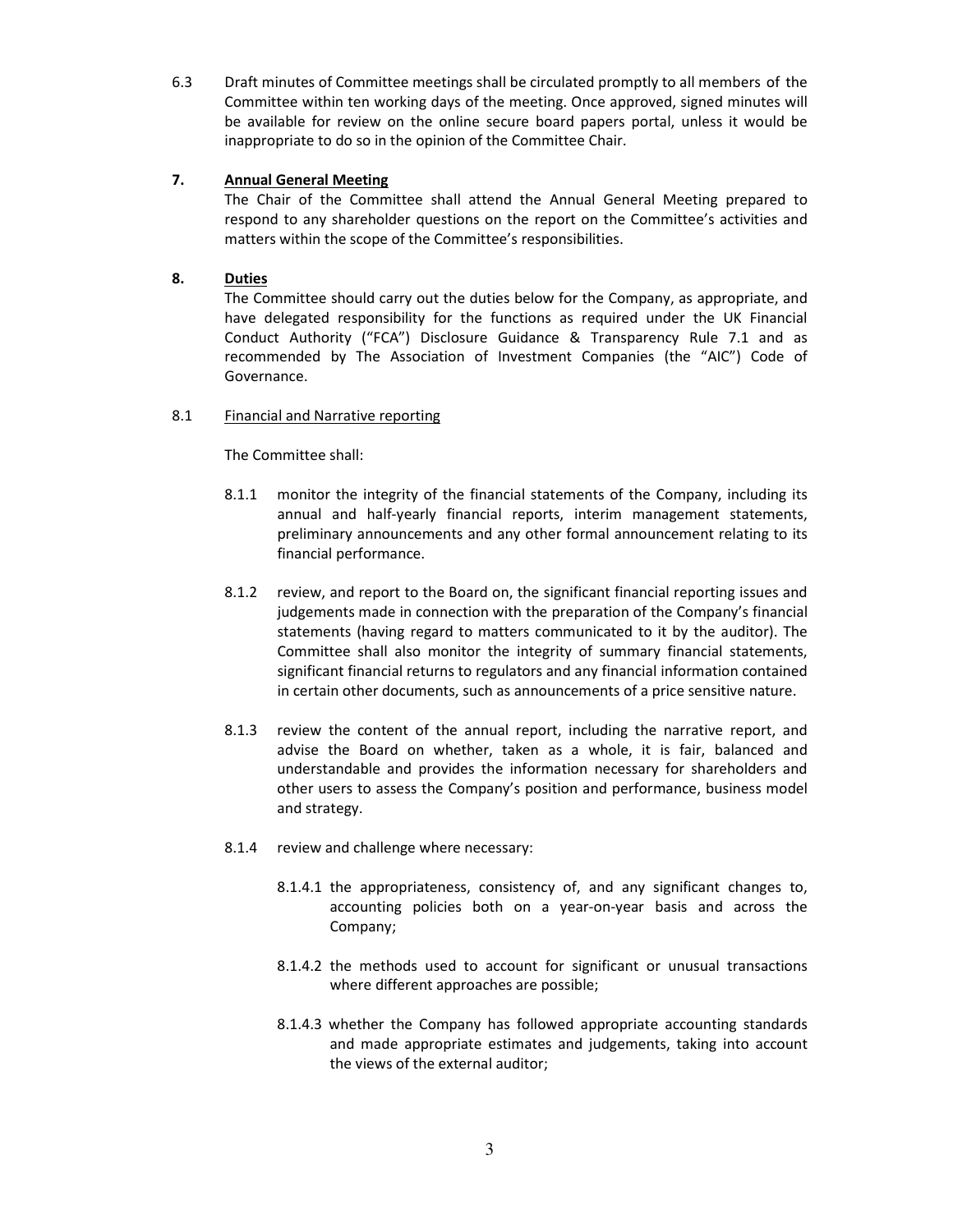- 8.1.4.4 the basis on which the Company has been determined as a going concern;
- 8.1.4.5 for the purposes of the viability statement:
	- a) assessing the emerging and principal risks facing the Company, including those that would threaten its business model, future performance, solvency or liquidity, and how they are managed and mitigated;
	- b) assessing the prospects of the Company over such period deemed appropriate (but longer than 12 months); and
	- c) determining and reporting to shareholders in the annual report whether there is a reasonable expectation that the Company will be able to continue in operation and meet its liabilities as they fall due over the period of its assessment;
- 8.1.4.6 the clarity and completeness of disclosures in the Company's financial statements and the context in which the statements are made;
- 8.1.4.7 all material information presented with the financial statements, such as the operating and financial review and the corporate governance statement (insofar as it relates to the audit and risk management);
- 8.1.4.8 the Company's compliance with the applicable legal and regulatory requirements; and
- 8.1.4.9 ensure that annual report and accounts include a summary detailing shareholder voting results and how shareholder concerns (where there has been over 10% votes cast against (a PIRC requirement, AIC Code is 20%) a particular resolution) were addressed.

Where the Committee is not satisfied with any aspect of the proposed financial reporting by the Company, it shall report its views to the Board.

8.2 Risk

- 8.2.1 be responsible for establishing the risk assessment methodology employed by the Board to manage the risks (including emerging risks) faced by the Company. This shall include the nature and frequency of risk assessments, the identification of risks to be assessed, the identification of appropriate risk limits and tolerances for the Board to consider as aspects of the risk appetite to be considered by the Board in formulating its overall investment strategy;
- 8.2.2 assess the effectiveness of risk mitigation factors or measures and make recommendations to the Board for changes thereto;
- 8.2.3 seek to ensure that the established risk appetite, limits and tolerances are internally consistent and properly reflected in any strategy or policy determined by the Board;
- 8.2.4 periodically review the Company's procedures and those of its service providers to ensure they properly reflect the risk appetite, limits and tolerances set by the Board;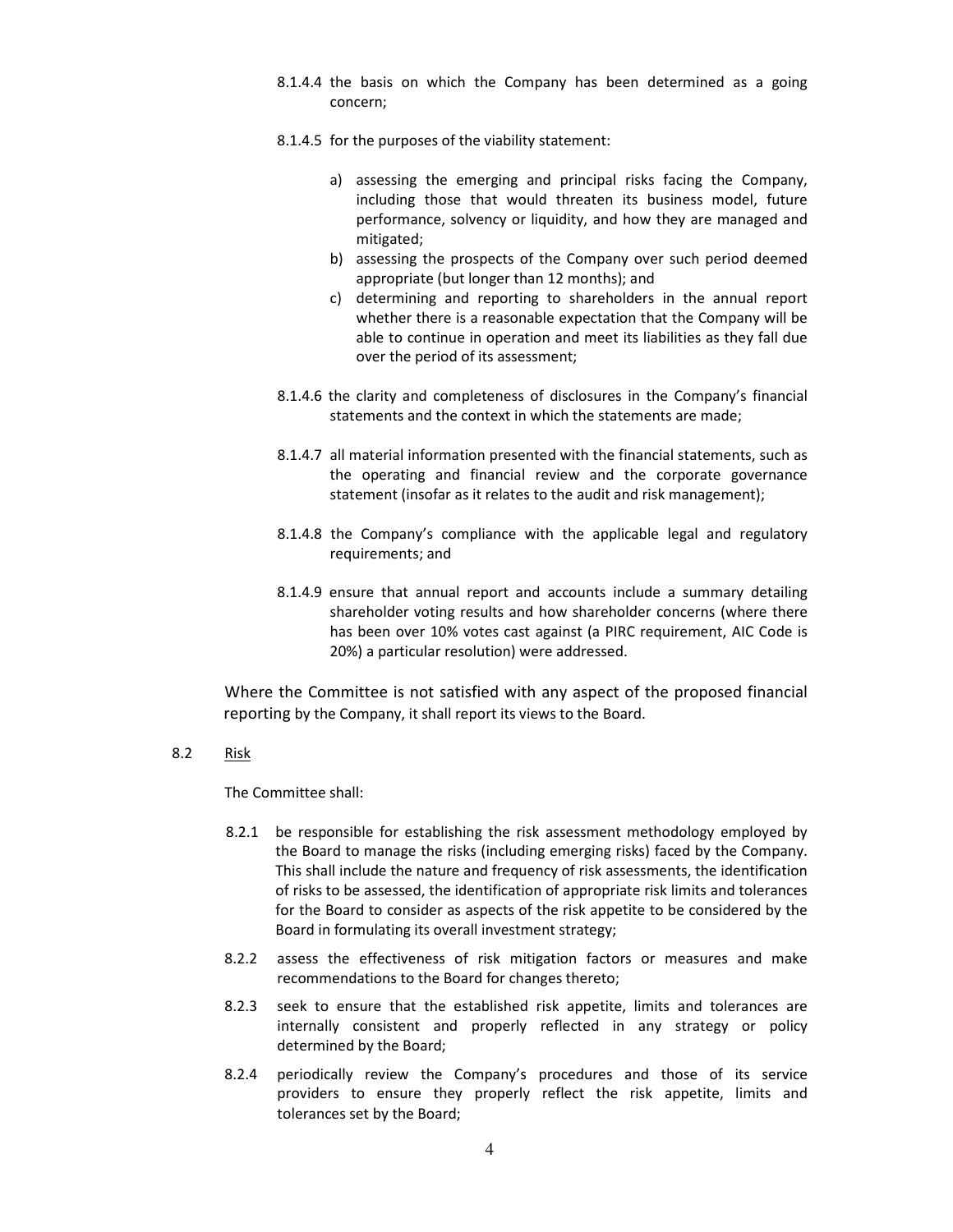8.2.5 periodically review the Company's risks and the management thereof as identified and reported in the Company's financial statements to ensure that it is appropriate given specific disclosure obligations and the general obligation for the financial statements to be fair, balanced and understandable.

#### 8.3 Internal controls and Risk Management Systems

The Committee shall:

- 8.3.1 monitor and keep under review the adequacy and effectiveness of the Company's internal financial controls (being the systems established to identify, assess, manage and monitor financial risks) and risk management systems, and re-consider on an annual basis whether the Company should adopt its own internal audit function;
- 8.3.2 review and recommend to the Board the statements to be included in the annual report concerning internal controls, risk management and the viability statement; and
- 8.3.3 receive from the Investment Adviser confirmation that they have complied with all relevant regulatory requirements each year.

## 8.4 External audit

- 8.4.1 consider and make recommendations to the Board, to be put to shareholders for approval at the Annual General Meeting, in relation to the appointment, reappointment and removal of the Company's external auditor. The Committee shall be responsible for conducting the tender process and making recommendations to the Board about the appointment, reappointment and removal of the external auditor. If an auditor resigns, the Committee shall investigate the issues leading to this and decide whether any action is required;
- 8.4.2 oversee the relationship with the external auditor including (but not limited to):
	- 8.4.2.1 approval of their remuneration, whether fees for audit or non-audit services, and satisfying itself that the level of fees is appropriate to enable an effective, high-quality audit to be conducted;
	- 8.4.2.2 approval of their terms of engagement, including any engagement letter issued at the start of each audit, and reviewing the scope of the audit;
	- 8.4.2.3 assessing annually their independence and objectivity, taking into account relevant law, regulation, ethical standards and other professional and regulatory requirements. This assessment should involve a consideration of all relationships between the Company and the audit firm, including throughout the group and with the audit firm's network firms, and any safeguards established by the external auditor;
	- 8.4.2.4 developing and implementing policy on the engagement of the external auditor to supply non-audit services, ensuring there is prior approval of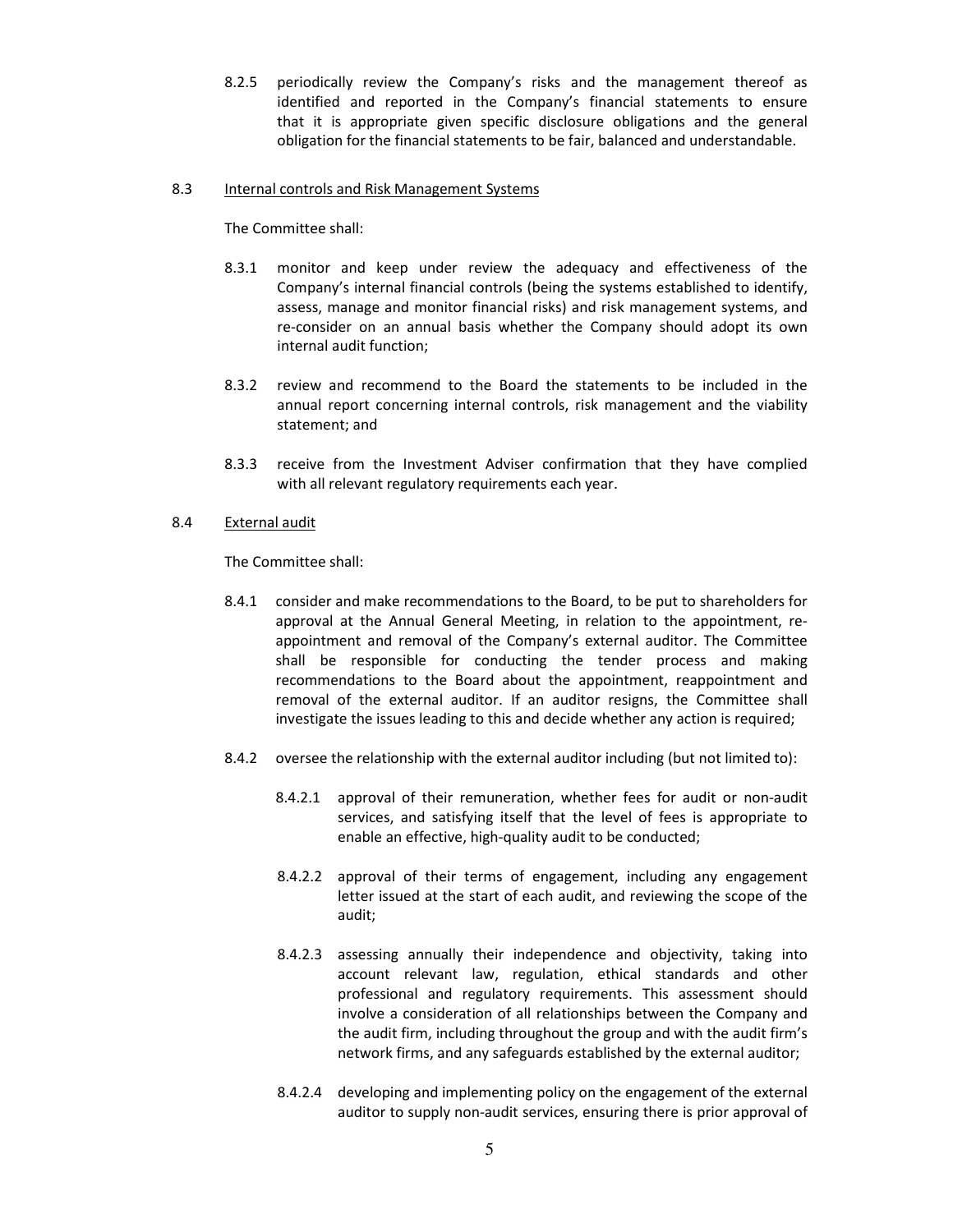non-audit services, considering the impact this may have on independence, taking into account the relevant regulations and ethical guidance in this regard, and reporting to the Board on any improvement or action required;

- 8.4.2.5 reviewing and monitoring the effectiveness of the audit process taking into consideration relevant professional and regulatory requirements;
- 8.4.2.6 seeking information annually about the auditor's policies and processes for maintaining independence and monitoring compliance with relevant requirements, including those regarding the rotation of audit partners and staff;
- 8.4.2.7 agreeing with the Board a policy on the employment of former employees of the Company's auditor and monitoring the application of this policy;
- 8.4.2.8 monitoring the auditor's compliance with relevant ethical and professional guidance on the rotation of audit partners, the level of fees paid by the Company compared to the overall fee income of the firm, office and partner, and other related requirements;
- 8.4.2.9 assessing annually, and reporting to the Board on, the auditor's qualifications, expertise, resources and independence and the effectiveness of the audit process, which shall include obtaining a report from the external auditor on their own internal quality procedures and consideration of the audit firm's annual transparency reports, where available;
- 8.4.2.10 seeking to ensure co-ordination with the activities of the internal audit function; and
- 8.4.2.11 considering the need to include the risk of the withdrawal of the auditor from the market in their risk evaluation and planning.
- 8.4.3 meet regularly with the external auditor, including once at the planning stage before the audit and once after the audit at the reporting stage. The Committee shall meet the external auditor at least once a year, without management being present, to discuss their remit and any issues arising from the audit;
- 8.4.4 review and approve the annual audit plan and ensure that it is consistent with the scope of the audit engagement, including planned levels of materiality and proposed resources, having regard to the seniority, expertise and experience of the audit team;
- 8.4.5 review the findings of the audit with the external auditor. This shall include, but not be limited to, the following:
	- 8.4.5.1 a discussion of any major issues which arose during the audit, including those that have been resolved and those that remain unresolved;
	- 8.4.5.2 an explanation from the auditor as to how they addressed any risks to audit quality previously identified;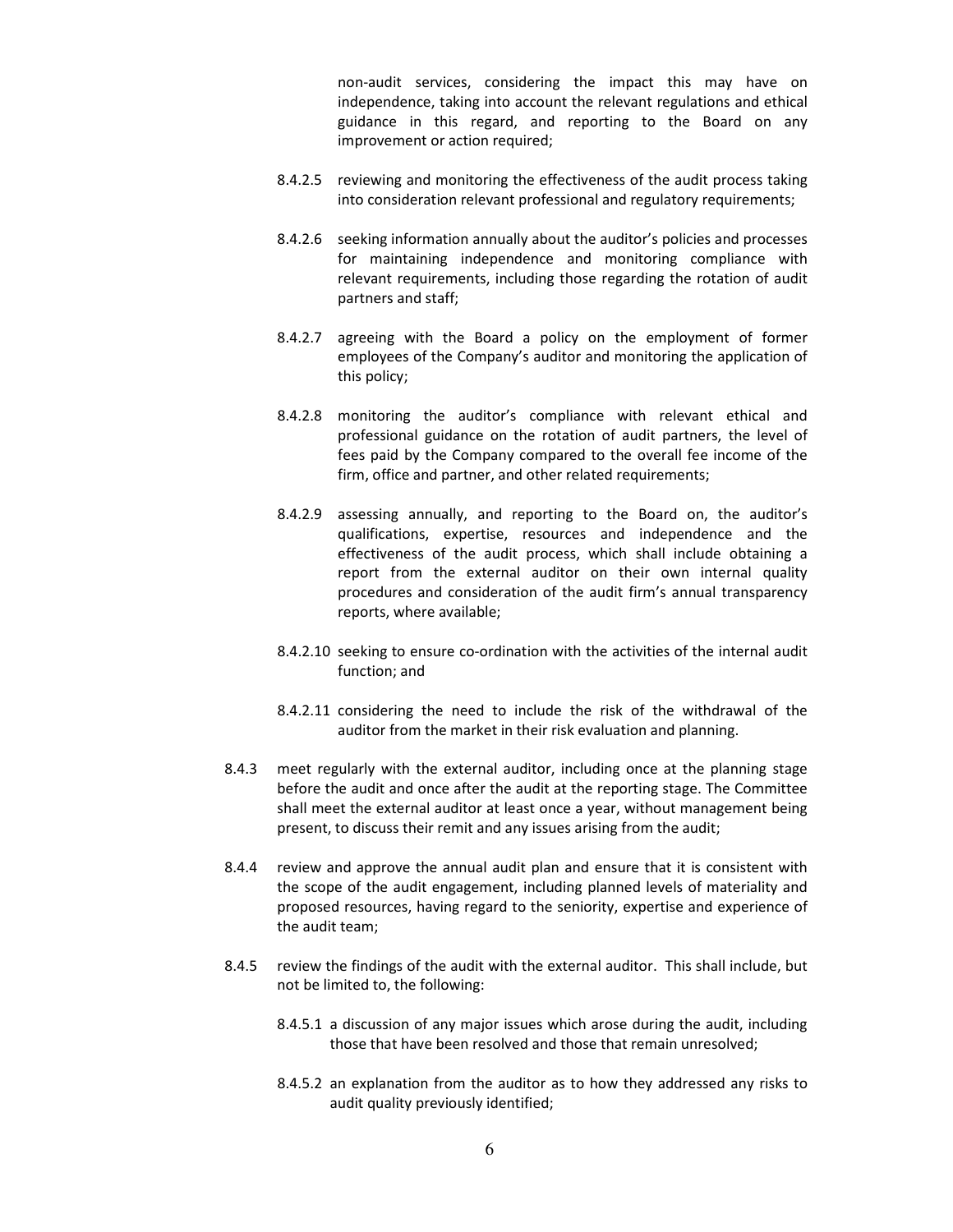- 8.4.5.3 a review of the evidence received in relation to each area of significant judgement and of key accounting and audit judgements; and
- 8.4.5.4 levels of errors identified during the audit and the reasons for any that remain unadjusted.
- 8.4.6 at the end of the annual audit cycle, the Committee should assess the effectiveness of the audit process. In the course of doing so, the Committee should:
	- 8.4.6.1 ask the auditor to explain the risks to audit quality that they identified and how these have been addressed;
	- 8.4.6.2 discuss with the auditor the key controls the auditor relied on to address the identified risks to audit quality and enquire about the findings from inspections of their audit and the audit firm;
	- 8.4.6.3 review whether the auditor has met the agreed audit plan and understand the reasons for any changes, including changes in perceived audit risks and the work undertaken by the external auditors to address those risks;
	- 8.4.6.4 obtain feedback about the conduct of the audit from key people of the Investment Adviser or Administrator involved; and
	- 8.4.6.5 review and monitor the content of the external auditor's management letter, in order to assess whether it is based on a good understanding of the Company's business and establish whether recommendations have been acted upon and, if not, the reasons why they have not been acted upon.

The Committee shall also:

- 8.4.7 review any representation letter(s) requested by the external auditor before they are signed by the Board;
- 8.4.8 review the management letter and the Board's response to the auditor's findings and recommendations;
- 8.4.9 develop and recommend to the Board a policy on the supply of non-audit services by the external auditor and monitor the level of fees payable to the external auditor in respect of these services, taking into account any relevant ethical guidance and legal requirements on the matter, and keep the policy under review;
- 8.4.10 approve any non-audit services, ensuring that the provision of such services does not impair the auditor's independence or objectivity. In the context of non-audit services that are not prohibited by law, the Committee should apply judgement concerning the provision of such services;
- 8.4.11 develop a policy for how the Committee will assess whether non-audit services have a direct or material effect on the audited financial statements, how the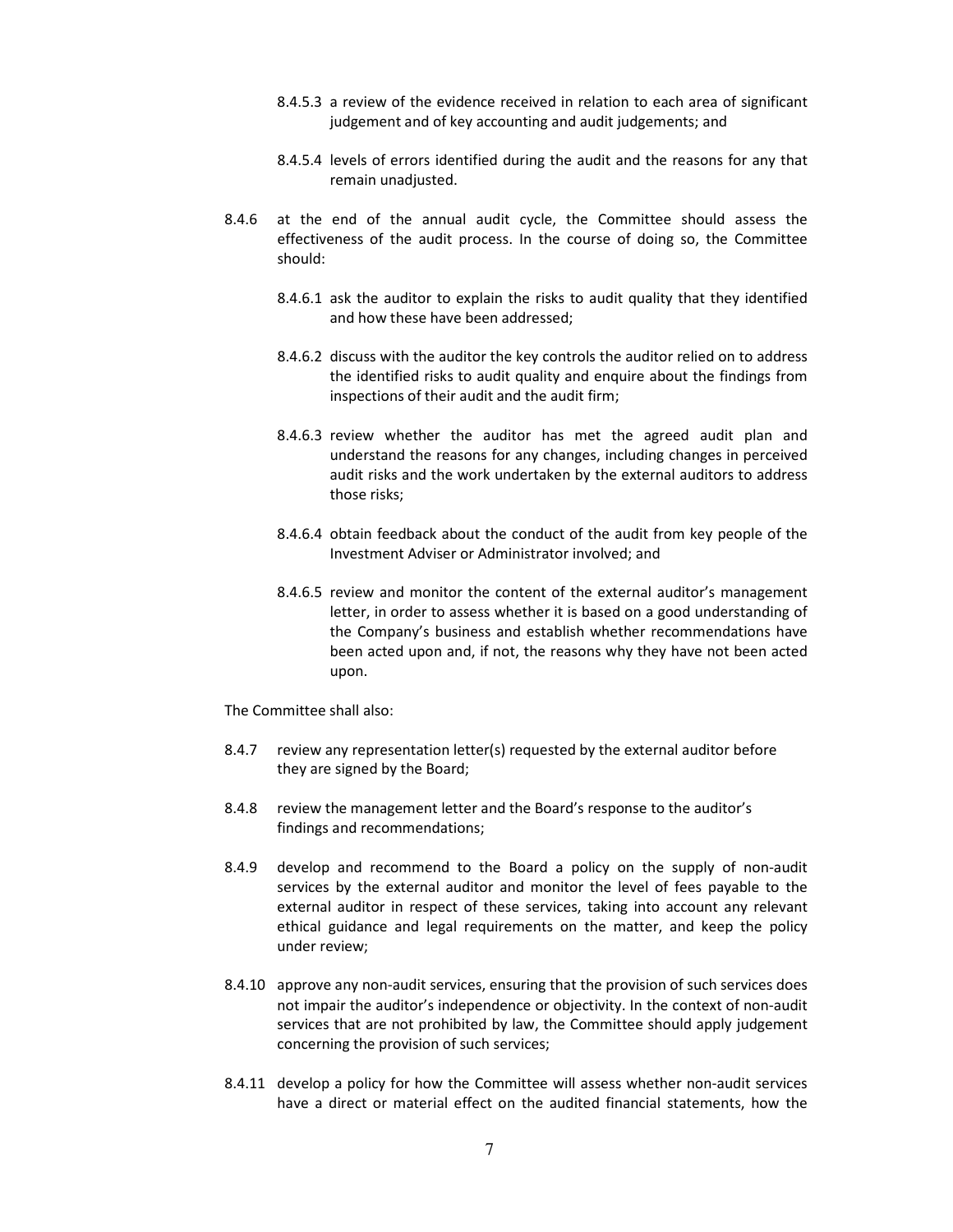Committee will assess and explain the estimation of the effect on the financial statements and how the Committee will consider the auditor's independence.

#### 8.5 Compliance, Whistle blowing, and Fraud

The Committee shall as appropriate given the nature of the Company:

- 8.5.1 in consultation with the Company's designated Compliance Officer ("CO"), satisfy itself that the Company's compliance policies and procedures fulfil the requirements of the Jersey Financial Services Commission, specifically the Jersey Codes of Practice for Certified Funds and Listed Fund Guide;
- 8.5.2 in consultation with the Company's designated Money Laundering Compliance Officer ("MLCO") and Money Laundering Reporting Officer ("MLRO"), satisfy itself that the Company's Anti Money Laundering ("AML") policies and procedures fulfil the requirements of applicable AML legislation and regulation;
- 8.5.3 recommend to the Board from time to time the approval of employees of the Administrator to be the Company's designation CO, MLCO and MLRO.
- 8.5.4 receive quarterly confirmations from the Investment Adviser (via the Administrator) that they have not breached any of the Company's borrowing or investment limits which are in place from time to time.
- 8.5.5 review the adequacy and security of the Company's arrangements by which staff of the Administrator or the Investment Adviser (or any other service provider of the Company) may raise concerns, in confidence, about possible wrongdoing in financial reporting or other matters;
- 8.5.6 ensure that these arrangements allow proportionate and independent investigation of such matters and appropriate follow up action;
- 8.5.7 review the Company's procedures for detecting fraud;
- 8.5.8 review the Company's systems and controls for the prevention of bribery and receive reports on non-compliance;
- 8.5.9 review the adequacy and effectiveness of the Company's anti-money laundering systems and controls; and
- 8.5.10 review the adequacy and effectiveness of the Company's compliance function

## **9. Reporting responsibilities**

- 9.1 The Committee Chairman shall report formally to the Board on its proceedings after each meeting on all matters within its duties and shall also formally report on how it has discharged its responsibilities.
- 9.2 The Committee shall make whatever recommendations to the Board it deems appropriate on any area within its remit where action or improvement is needed.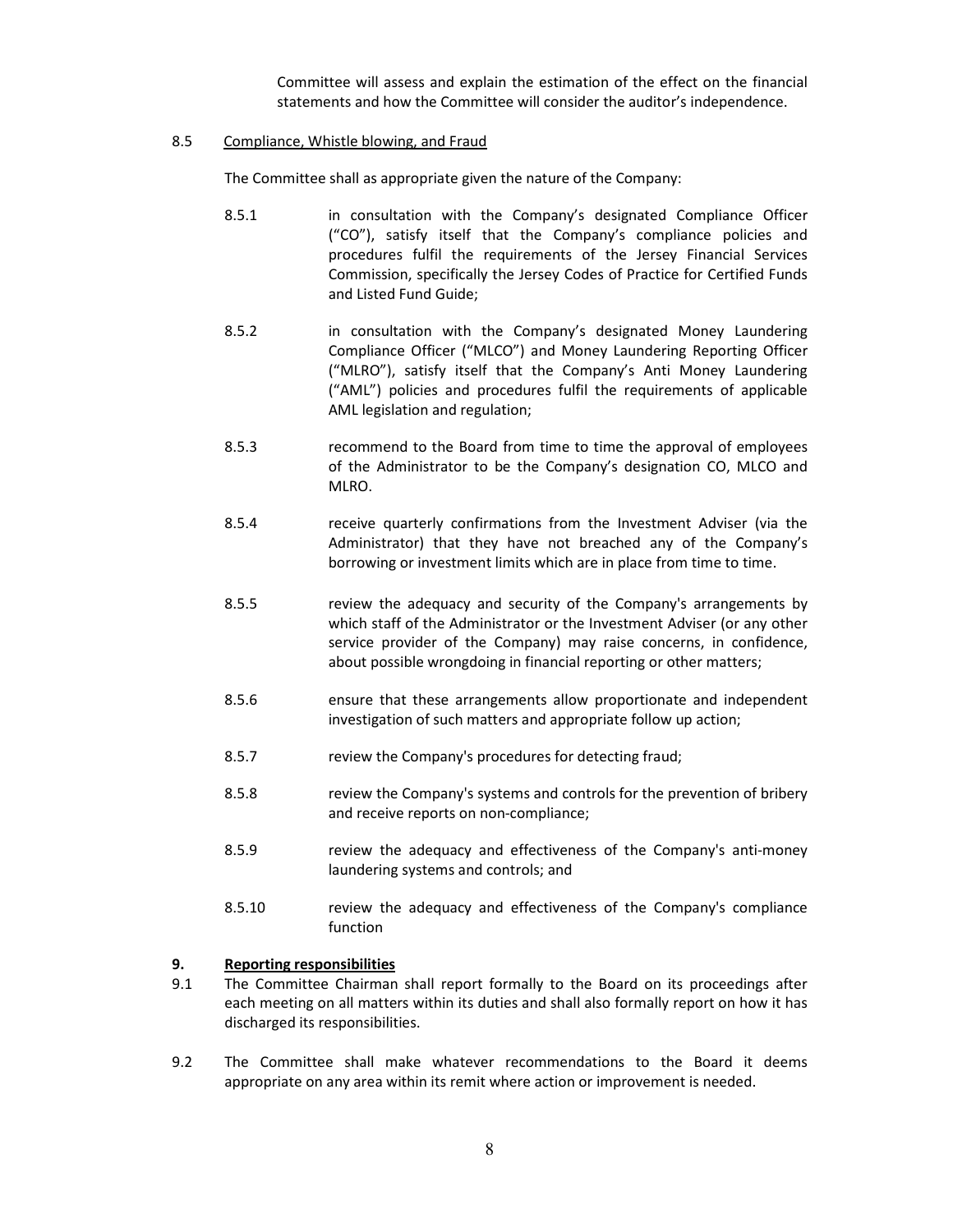- 9.3 A separate section of the annual report should describe the work of the Committee in discharging its responsibilities and be signed by the Committee Chairman. The report should include, inter alia:
	- 9.3.1 a summary of the role and work of the Committee;
	- 9.3.2 how any audit committee composition requirements have been addressed and the names and qualifications of all members of the Committee during the period;
	- 9.3.3 the number of Committee meetings;
	- 9.3.4 how the Committee's performance evaluation has been conducted;
	- 9.3.5 the significant issues that the Committee considered in relation to the financial statements and how these issues were addressed;
	- 9.3.6 an explanation of how it has assessed the effectiveness of the external audit process;
	- 9.3.7 the approach taken to the appointment or re-appointment of the external auditor;
	- 9.3.8 the length of tenure of the current audit firm;
	- 9.3.9 when a tender was last conducted and advance notice of any re-tendering plans;
	- 9.3.10 if the auditor provides non-audit services, the Committee's policy for approval of non-audit services and an explanation of how auditor objectivity and independence is safeguarded; and
	- 9.3.11 the audit fees for the statutory audit of the Company's consolidated financial statements paid to the auditor and its network firms for audit-related services and other non-audit services, including the ratio of audit to non-audit work. For each significant engagement, the report should explain what the services are and why the Committee has concluded that it was in the interests of the Company to purchase them from the external auditor.

## **10. Other matters**

- 10.1 have access to sufficient resources in order to carry out its duties; including access to the Company Secretary and external advisers for assistance as required;
- 10.2 be provided with appropriate timely training, both in the form of an induction programme for new members and on an ongoing basis for all members if deemed to be appropriate;
- 10.3 give due consideration to laws and regulations, the provisions of the AIC Corporate Governance Code, the UK Corporate Governance Code and the requirements of the UK Financial Conduct Authority ("FCA"), Prospectus and the FCA's Disclosure Guidance and Transparency Rules as appropriate, and any other applicable rules, as appropriate;